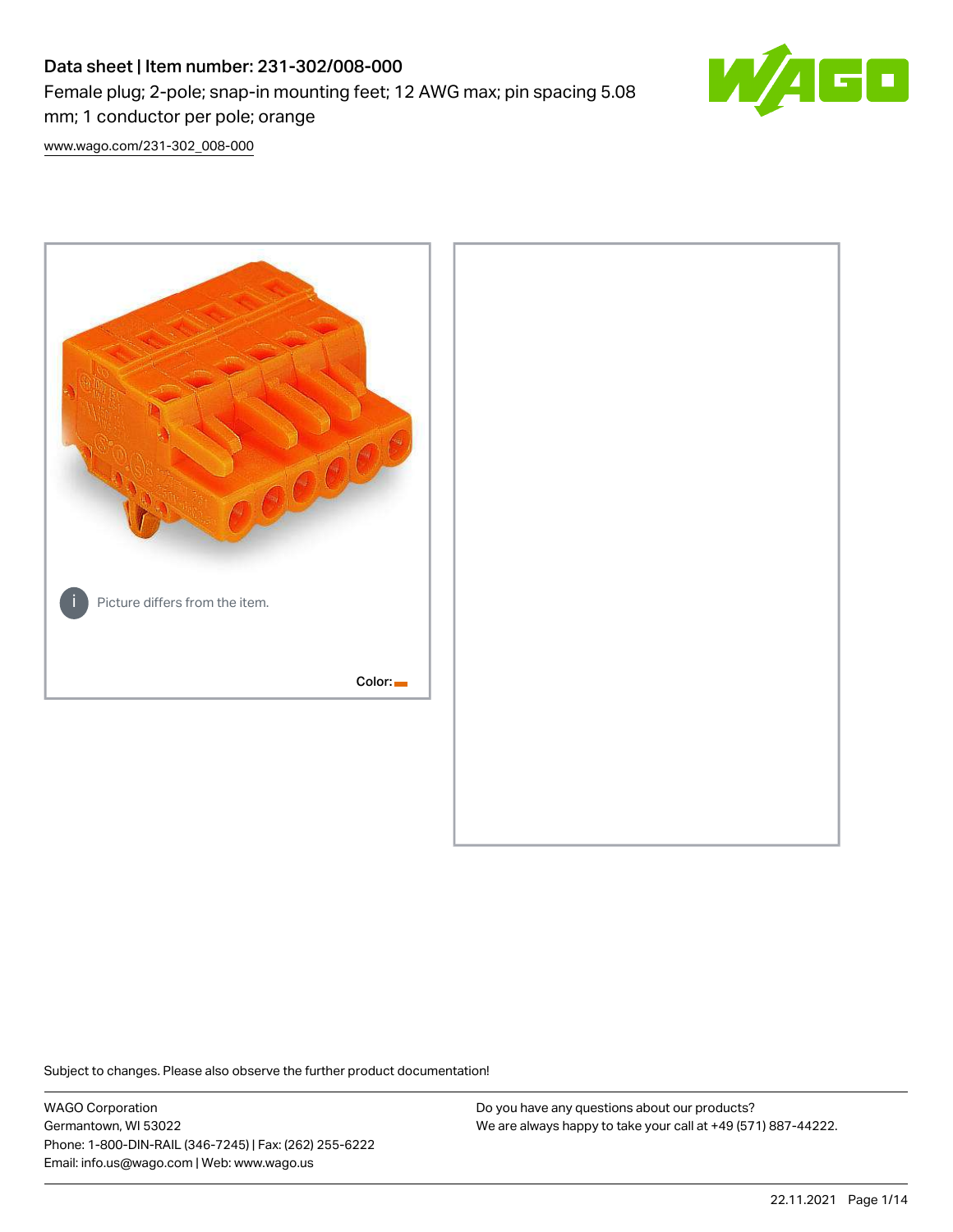

Dimensions in mm

 $L =$  (pole no. x pin spacing) + 1.5 mm

2- to 3-pole female connectors – one latch only

#### Item description

- **Universal connection for all conductor types**
- Easy cable pre-assembly and on-unit wiring via vertical and horizontal CAGE CLAMP<sup>®</sup> actuation  $\blacksquare$
- $\blacksquare$ Integrated test ports
- $\blacksquare$ With coding fingers

Subject to changes. Please also observe the further product documentation! Data

WAGO Corporation Germantown, WI 53022 Phone: 1-800-DIN-RAIL (346-7245) | Fax: (262) 255-6222 Email: info.us@wago.com | Web: www.wago.us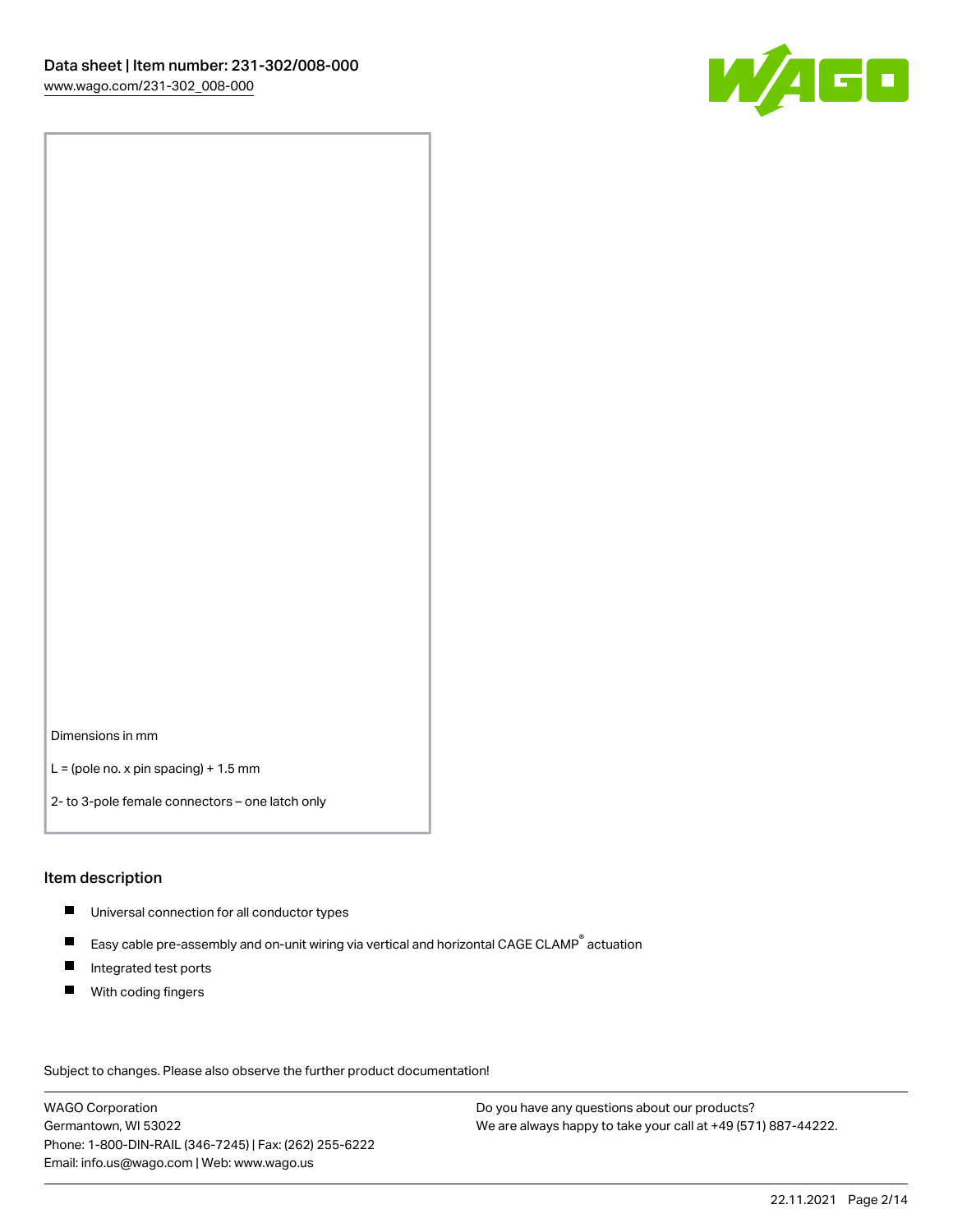

# Data Notes

| Safety information 1 | The MCS-MULTI CONNECTION SYSTEM includes connectors<br>without breaking capacity in accordance with DIN EN 61984. When<br>used as intended, these connectors must not be connected<br>/disconnected when live or under load. The circuit design should<br>ensure header pins, which can be touched, are not live when<br>unmated. |
|----------------------|-----------------------------------------------------------------------------------------------------------------------------------------------------------------------------------------------------------------------------------------------------------------------------------------------------------------------------------|
| Variants:            | Gold-plated or partially gold-plated contact surfaces<br>Other versions (or variants) can be requested from WAGO Sales or<br>configured at https://configurator.wago.com/                                                                                                                                                         |

## Electrical data

# IEC Approvals

| Ratings per                 | IEC/EN 60664-1                                                        |
|-----------------------------|-----------------------------------------------------------------------|
| Rated voltage (III / 3)     | 320 V                                                                 |
| Rated surge voltage (III/3) | 4 <sub>k</sub> V                                                      |
| Rated voltage (III/2)       | 320 V                                                                 |
| Rated surge voltage (III/2) | 4 <sub>k</sub> V                                                      |
| Nominal voltage (II/2)      | 630 V                                                                 |
| Rated surge voltage (II/2)  | 4 <sub>k</sub> V                                                      |
| Rated current               | 16 A                                                                  |
| Legend (ratings)            | $(III / 2)$ $\triangle$ Overvoltage category III / Pollution degree 2 |

# UL Approvals

| Approvals per                  | UL 1059 |
|--------------------------------|---------|
| Rated voltage UL (Use Group B) | 300 V   |
| Rated current UL (Use Group B) | 15 A    |
| Rated voltage UL (Use Group D) | 300 V   |
| Rated current UL (Use Group D) | 10 A    |

# Ratings per UL

| Rated voltage UL 1977 | 300 V |
|-----------------------|-------|
| Rated current UL 1977 |       |

### CSA Approvals

Approvals per CSA

Subject to changes. Please also observe the further product documentation!

| <b>WAGO Corporation</b>                                | Do you have any questions about our products?                 |
|--------------------------------------------------------|---------------------------------------------------------------|
| Germantown, WI 53022                                   | We are always happy to take your call at +49 (571) 887-44222. |
| Phone: 1-800-DIN-RAIL (346-7245)   Fax: (262) 255-6222 |                                                               |
| Email: info.us@wago.com   Web: www.wago.us             |                                                               |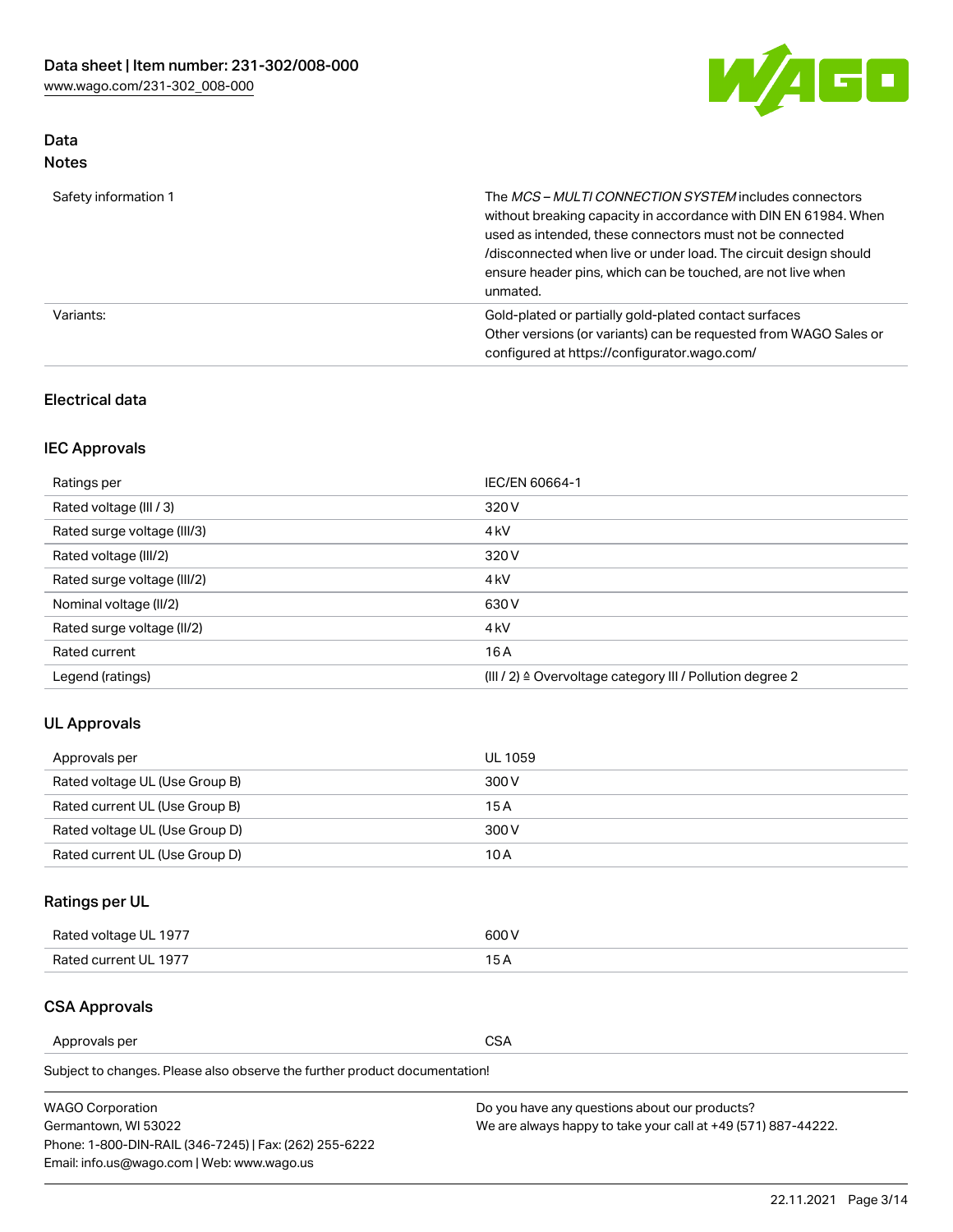[www.wago.com/231-302\\_008-000](http://www.wago.com/231-302_008-000)



| Rated voltage CSA (Use Group B) | 300 V |
|---------------------------------|-------|
| Rated current CSA (Use Group B) | 15 A  |
| Rated voltage CSA (Use Group D) | 300 V |
| Rated current CSA (Use Group D) | 10 A  |

## Connection data

| Total number of connection points |  |
|-----------------------------------|--|
| Total number of potentials        |  |
| Number of connection types        |  |
| Number of levels                  |  |

### Connection 1

| Connection technology                             | CAGE CLAMP <sup>®</sup>                 |
|---------------------------------------------------|-----------------------------------------|
| Actuation type                                    | Operating tool                          |
| Solid conductor                                   | $0.082.5$ mm <sup>2</sup> / 28  12 AWG  |
| Fine-stranded conductor                           | $0.08$ 2.5 mm <sup>2</sup> / 28  12 AWG |
| Fine-stranded conductor; with insulated ferrule   | $0.251.5$ mm <sup>2</sup>               |
| Fine-stranded conductor; with uninsulated ferrule | $0.252.5$ mm <sup>2</sup>               |
| Strip length                                      | $89$ mm $/$ 0.31  0.35 inch             |
| Number of poles                                   | 2                                       |
| Conductor entry direction to mating direction     | 0°                                      |

# Physical data

| Pin spacing             | 5.08 mm / 0.2 inch    |
|-------------------------|-----------------------|
| Width                   | 11.66 mm / 0.459 inch |
| Height                  | 18.8 mm / 0.74 inch   |
| Height from the surface | 14.3 mm / 0.563 inch  |
| Depth                   | 26.45 mm / 1.041 inch |

### Mechanical data

| Housing sheet thickness | $0.61.2$ mm $/0.0240.047$ inch |
|-------------------------|--------------------------------|
| Mounting type           | Snap-in foot                   |
| Mounting type           | Panel mounting                 |

# Plug-in connection

Contact type (pluggable connector) example a set of the Female connector/socket

Subject to changes. Please also observe the further product documentation!

| WAGO Corporation                                       |  |
|--------------------------------------------------------|--|
| Germantown. WI 53022                                   |  |
| Phone: 1-800-DIN-RAIL (346-7245)   Fax: (262) 255-6222 |  |
| Email: info.us@wago.com   Web: www.wago.us             |  |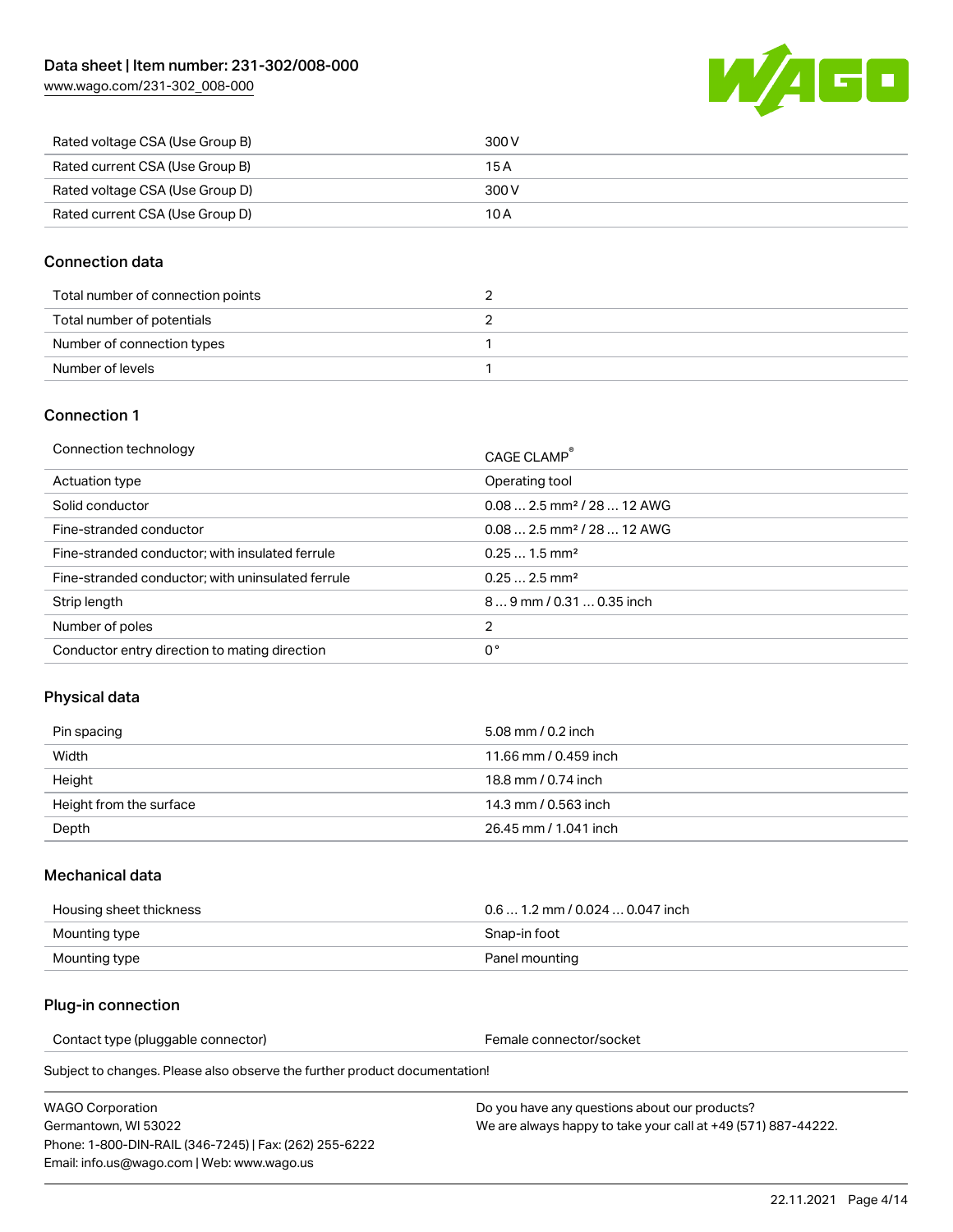[www.wago.com/231-302\\_008-000](http://www.wago.com/231-302_008-000)



| Connector (connection type)   | for conductor |
|-------------------------------|---------------|
| Mismating protection          | No            |
| Locking of plug-in connection | Without       |

## Material data

| Color                       | orange                            |
|-----------------------------|-----------------------------------|
| Material group              |                                   |
| Insulation material         | Polyamide (PA66)                  |
| Flammability class per UL94 | V0                                |
| Clamping spring material    | Chrome nickel spring steel (CrNi) |
| Contact material            | Copper alloy                      |
| Contact plating             | tin-plated                        |
| Fire load                   | $0.06$ MJ                         |
| Weight                      | 3.9 <sub>g</sub>                  |
|                             |                                   |

### Environmental requirements

| Limit temperature range<br>. | $-60+85 °C$ |  |
|------------------------------|-------------|--|
|------------------------------|-------------|--|

### Commercial data

| Product Group         | 3 (Multi Conn. System) |
|-----------------------|------------------------|
| PU (SPU)              | 100 Stück              |
| Packaging type        | box                    |
| Country of origin     | <b>DE</b>              |
| <b>GTIN</b>           | 4044918344647          |
| Customs tariff number | 8536694040             |

### Approvals / Certificates

#### Country specific Approvals

| Logo | Approval                                                                   | <b>Additional Approval Text</b> | Certificate<br>name |
|------|----------------------------------------------------------------------------|---------------------------------|---------------------|
|      | <b>CB</b><br>DEKRA Certification B.V.                                      | IEC 61984                       | NL-39756            |
|      | <b>CSA</b><br><b>DEKRA Certification B.V.</b>                              | C <sub>22.2</sub>               | 1466354             |
|      | <b>KEMA/KEUR</b><br>DEKRA Certification B.V.                               | EN 61984                        | 2190761.01          |
|      | Subject to changes. Please also observe the further product documentation! |                                 |                     |

WAGO Corporation Germantown, WI 53022 Phone: 1-800-DIN-RAIL (346-7245) | Fax: (262) 255-6222 Email: info.us@wago.com | Web: www.wago.us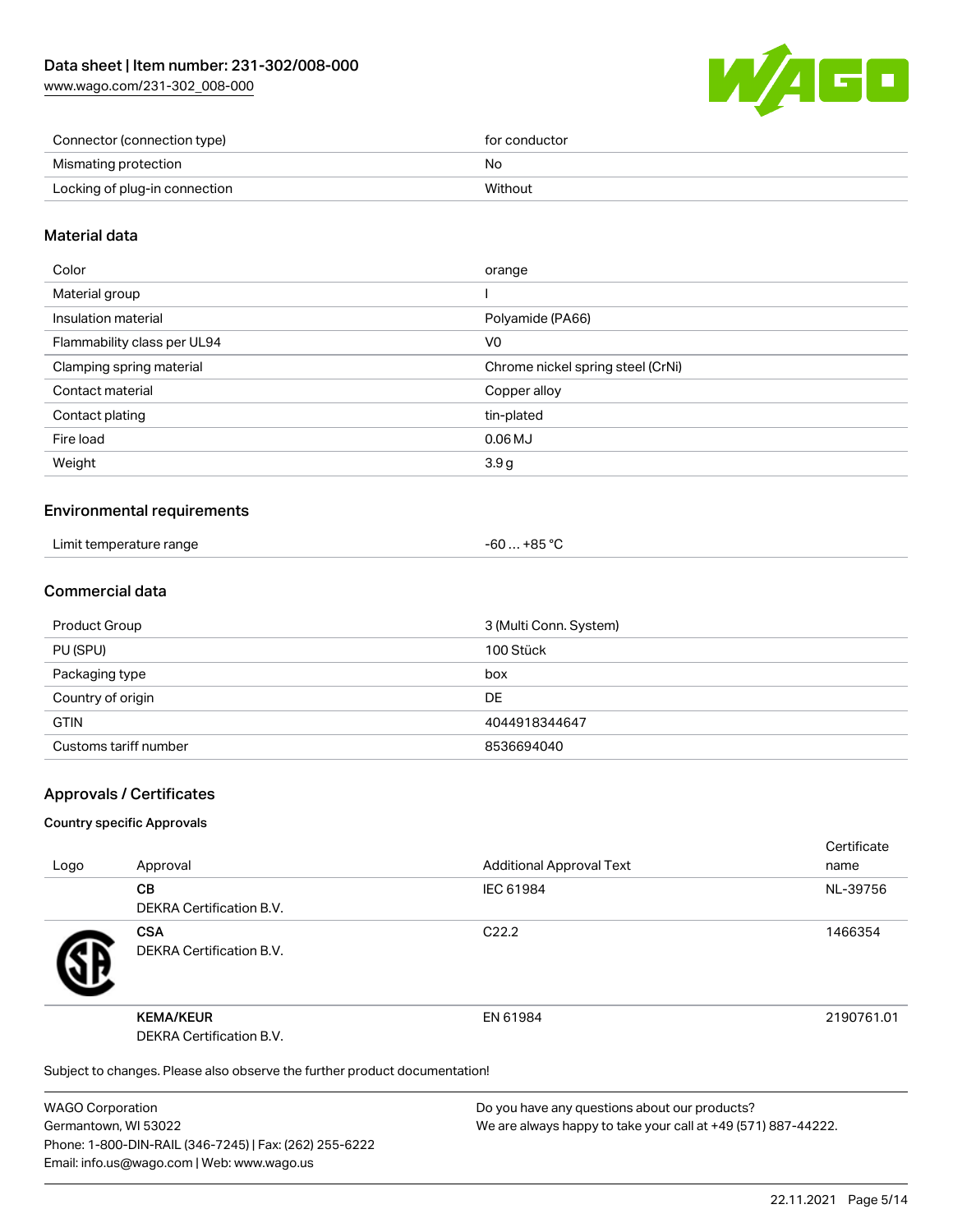



#### Ship Approvals

| Logo                 | Approval                                  | <b>Additional Approval Text</b> | Certificate<br>name               |
|----------------------|-------------------------------------------|---------------------------------|-----------------------------------|
| ABS<br><b>Marris</b> | <b>ABS</b><br>American Bureau of Shipping | $\overline{\phantom{0}}$        | $19-$<br>HG1869876-<br><b>PDA</b> |

#### UL-Approvals

| Logo | Approval                             | <b>Additional Approval Text</b> | Certificate<br>name |
|------|--------------------------------------|---------------------------------|---------------------|
| Ъ.   | UL<br>UL International Germany GmbH  | <b>UL 1977</b>                  | E45171              |
|      | UR<br>Underwriters Laboratories Inc. | <b>UL 1059</b>                  | E45172              |

## Counterpart

| <b>CALLADORE</b> | ltem no.231-632<br>Male connector; 2-pole; Pin spacing 5.08 mm; orange | www.wago.com/231-632 |
|------------------|------------------------------------------------------------------------|----------------------|
|                  |                                                                        |                      |

### Optional accessories

#### Testing accessories

|         | Item no.: 210-136<br>Test plug; 2 mm Ø; with 500 mm cable                                                                  | www.wago.com/210-136 |
|---------|----------------------------------------------------------------------------------------------------------------------------|----------------------|
|         | Item no.: 231-661<br>Test plugs for female connectors; for 5 mm and 5.08 mm pin spacing; 2,50 mm <sup>2</sup> ; light gray | www.wago.com/231-661 |
| Jumpers |                                                                                                                            |                      |

#### **Jumper**

Subject to changes. Please also observe the further product documentation!

| <b>WAGO Corporation</b>                                | Do you have any questions about our products?                 |
|--------------------------------------------------------|---------------------------------------------------------------|
| Germantown, WI 53022                                   | We are always happy to take your call at +49 (571) 887-44222. |
| Phone: 1-800-DIN-RAIL (346-7245)   Fax: (262) 255-6222 |                                                               |
| Email: info.us@wago.com   Web: www.wago.us             |                                                               |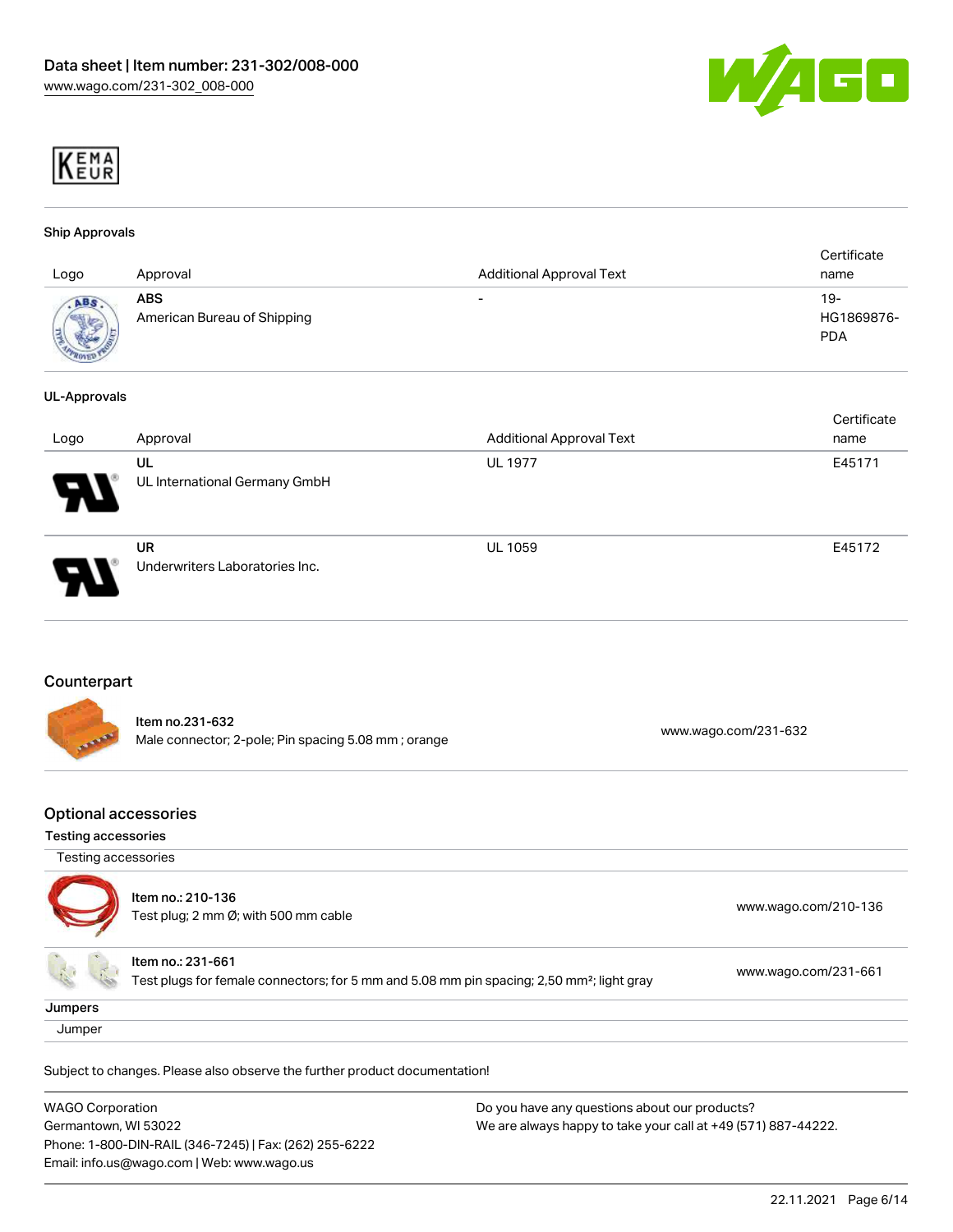Phone: 1-800-DIN-RAIL (346-7245) | Fax: (262) 255-6222

Email: info.us@wago.com | Web: www.wago.us

[www.wago.com/231-302\\_008-000](http://www.wago.com/231-302_008-000)



|                                                 | Item no.: 231-905<br>Jumper; for conductor entry; 5-way; insulated; gray                                                                                                                        |                                                                                                                | www.wago.com/231-905             |
|-------------------------------------------------|-------------------------------------------------------------------------------------------------------------------------------------------------------------------------------------------------|----------------------------------------------------------------------------------------------------------------|----------------------------------|
|                                                 | Item no.: 231-903<br>Jumper; for conductor entry; 3-way; insulated; gray                                                                                                                        |                                                                                                                | www.wago.com/231-903             |
|                                                 | Item no.: 231-907<br>Jumper; for conductor entry; 7-way; insulated; gray                                                                                                                        |                                                                                                                | www.wago.com/231-907             |
|                                                 | Item no.: 231-910<br>Jumper; for conductor entry; 10-way; insulated; gray                                                                                                                       |                                                                                                                | www.wago.com/231-910             |
|                                                 | Item no.: 231-902<br>Jumper; for conductor entry; 2-way; insulated; gray                                                                                                                        |                                                                                                                | www.wago.com/231-902             |
| Marking accessories                             |                                                                                                                                                                                                 |                                                                                                                |                                  |
| Marking strip                                   |                                                                                                                                                                                                 |                                                                                                                |                                  |
|                                                 | Item no.: 210-331/508-103<br>Marking strips; as a DIN A4 sheet; MARKED; 1-12 (200x); Height of marker strip: 2.3 mm/0.091 in; Strip<br>length 182 mm; Horizontal marking; Self-adhesive; white  |                                                                                                                | www.wago.com/210-331<br>/508-103 |
|                                                 | Item no.: 210-331/508-104<br>Marking strips; as a DIN A4 sheet; MARKED; 13-24 (200x); Height of marker strip: 2.3 mm/0.091 in; Strip<br>length 182 mm; Horizontal marking; Self-adhesive; white |                                                                                                                | www.wago.com/210-331<br>/508-104 |
|                                                 | Item no.: 210-332/508-202<br>Marking strips; as a DIN A4 sheet; MARKED; 1-16 (160x); Height of marker strip: 3 mm; Strip length 182<br>mm; Horizontal marking; Self-adhesive; white             |                                                                                                                | www.wago.com/210-332<br>/508-202 |
|                                                 | Item no.: 210-332/508-204<br>Marking strips; as a DIN A4 sheet; MARKED; 17-32 (160x); Height of marker strip: 3 mm; Strip length<br>182 mm; Horizontal marking; Self-adhesive; white            |                                                                                                                | www.wago.com/210-332<br>/508-204 |
|                                                 | Item no.: 210-332/508-206<br>Marking strips; as a DIN A4 sheet; MARKED; 33-48 (160x); Height of marker strip: 3 mm; Strip length<br>182 mm; Horizontal marking; Self-adhesive; white            |                                                                                                                | www.wago.com/210-332<br>/508-206 |
|                                                 | Item no.: 210-332/508-205<br>Marking strips; as a DIN A4 sheet; MARKED; 1-32 (80x); Height of marker strip: 3 mm; Strip length 182<br>mm; Horizontal marking; Self-adhesive; white              |                                                                                                                | www.wago.com/210-332<br>/508-205 |
| Cover                                           |                                                                                                                                                                                                 |                                                                                                                |                                  |
| Cover                                           |                                                                                                                                                                                                 |                                                                                                                |                                  |
|                                                 | Item no.: 231-669<br>Lockout caps; for covering unused clamping units; orange                                                                                                                   |                                                                                                                | www.wago.com/231-669             |
| Tools                                           |                                                                                                                                                                                                 |                                                                                                                |                                  |
| Operating tool                                  |                                                                                                                                                                                                 |                                                                                                                |                                  |
|                                                 | Item no.: 209-130<br>Operating tool; suitable for 264, 280 and 281 Series; 1-way; of insulating material; white                                                                                 |                                                                                                                | www.wago.com/209-130             |
|                                                 | Subject to changes. Please also observe the further product documentation!                                                                                                                      |                                                                                                                |                                  |
| <b>WAGO Corporation</b><br>Germantown, WI 53022 |                                                                                                                                                                                                 | Do you have any questions about our products?<br>We are always happy to take your call at +49 (571) 887-44222. |                                  |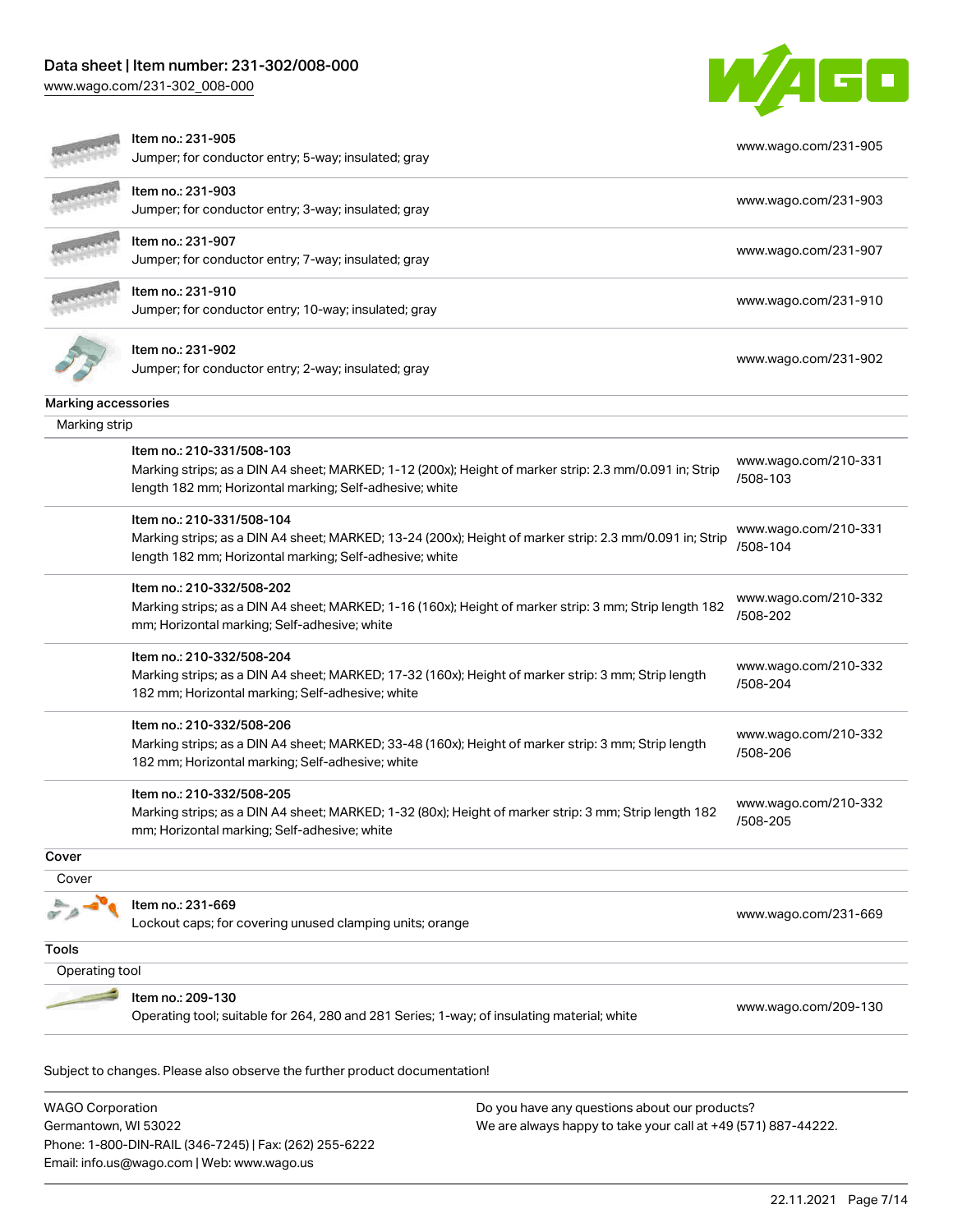[www.wago.com/231-302\\_008-000](http://www.wago.com/231-302_008-000)



|                 | Item no.: 209-132<br>Operating tool; for connecting comb-style jumper bar; 2-way; of insulating material               | www.wago.com/209-132 |
|-----------------|------------------------------------------------------------------------------------------------------------------------|----------------------|
|                 | Item no.: 231-159<br>Operating tool; natural                                                                           | www.wago.com/231-159 |
|                 | Item no.: 231-231<br>Combination operating tool; red                                                                   | www.wago.com/231-231 |
|                 | Item no.: 231-131<br>Operating tool; made of insulating material; 1-way; loose; white                                  | www.wago.com/231-131 |
|                 | Item no.: 231-291<br>Operating tool; made of insulating material; 1-way; loose; red                                    | www.wago.com/231-291 |
|                 | Item no.: 280-432<br>Operating tool; made of insulating material; 2-way; white                                         | www.wago.com/280-432 |
|                 | Item no.: 280-434<br>Operating tool; made of insulating material; 4-way                                                | www.wago.com/280-434 |
|                 | Item no.: 280-437<br>Operating tool; made of insulating material; 7-way                                                | www.wago.com/280-437 |
|                 | Item no.: 280-440<br>Operating tool; made of insulating material; 10-way                                               | www.wago.com/280-440 |
|                 | Item no.: 280-435<br>Operating tool; made of insulating material; 5-way; gray                                          | www.wago.com/280-435 |
|                 | Item no.: 280-436<br>Operating tool; made of insulating material; 6-way                                                | www.wago.com/280-436 |
|                 | Item no.: 280-438<br>Operating tool; made of insulating material; 8-way                                                | www.wago.com/280-438 |
|                 | Item no.: 280-433<br>Operating tool; made of insulating material; 3-way                                                | www.wago.com/280-433 |
| <b>Ferrules</b> |                                                                                                                        |                      |
| Ferrule         |                                                                                                                        |                      |
|                 | Item no.: 216-101<br>Ferrule; Sleeve for 0.5 mm <sup>2</sup> / AWG 22; uninsulated; electro-tin plated; silver-colored | www.wago.com/216-101 |
|                 | Item no.: 216-104<br>Ferrule; Sleeve for 1.5 mm <sup>2</sup> / AWG 16; uninsulated; electro-tin plated; silver-colored | www.wago.com/216-104 |
|                 | Item no.: 216-106<br>Ferrule; Sleeve for 2.5 mm <sup>2</sup> / AWG 14; uninsulated; electro-tin plated; silver-colored | www.wago.com/216-106 |
|                 |                                                                                                                        |                      |

Subject to changes. Please also observe the further product documentation!

| <b>WAGO Corporation</b>                                | Do you have any questions about our products?                 |
|--------------------------------------------------------|---------------------------------------------------------------|
| Germantown, WI 53022                                   | We are always happy to take your call at +49 (571) 887-44222. |
| Phone: 1-800-DIN-RAIL (346-7245)   Fax: (262) 255-6222 |                                                               |
| Email: info.us@wago.com   Web: www.wago.us             |                                                               |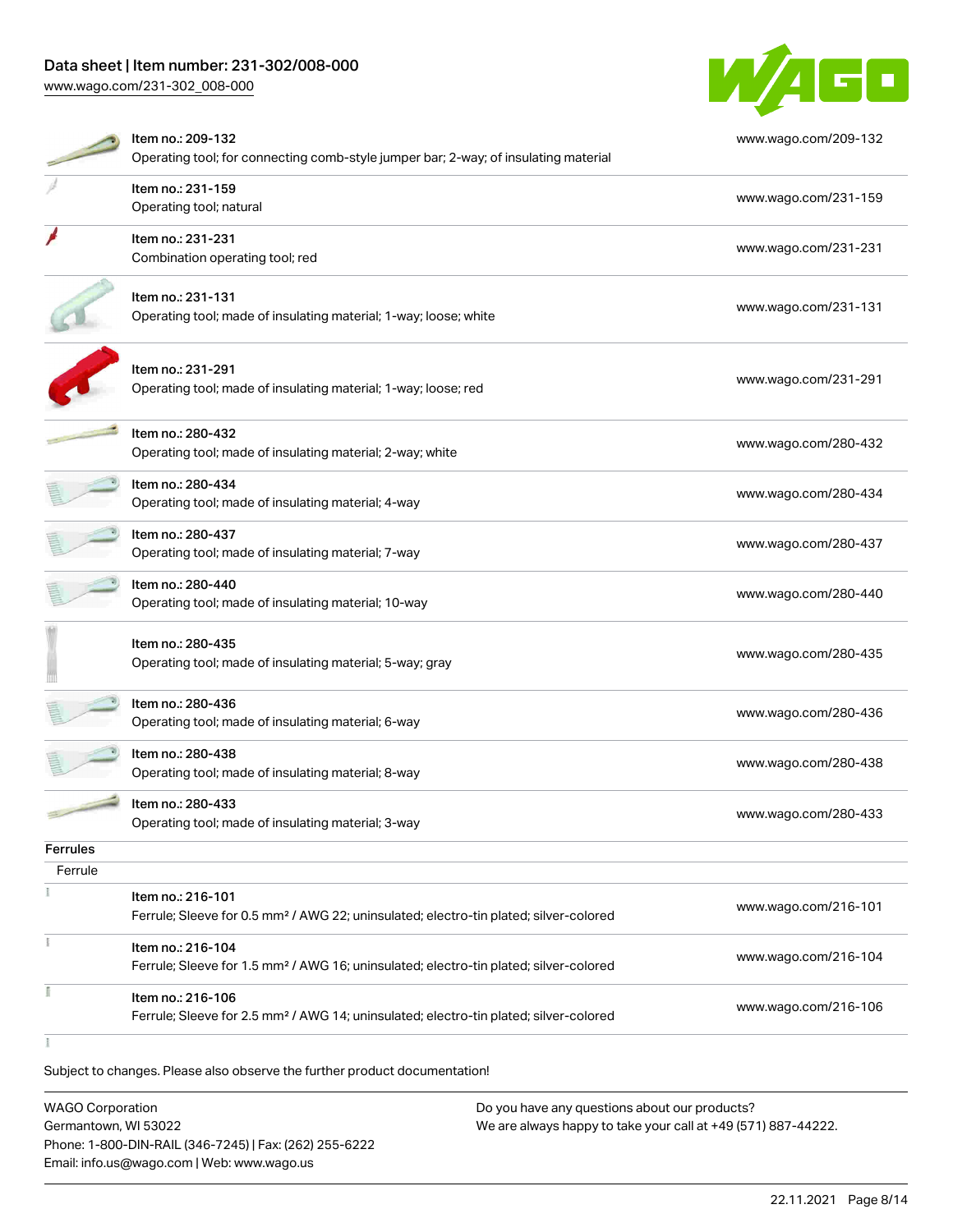Phone: 1-800-DIN-RAIL (346-7245) | Fax: (262) 255-6222

Email: info.us@wago.com | Web: www.wago.us

[www.wago.com/231-302\\_008-000](http://www.wago.com/231-302_008-000)



|                         | Item no.: 216-102<br>Ferrule; Sleeve for 0.75 mm <sup>2</sup> / AWG 20; uninsulated; electro-tin plated; silver-colored                                                                           |                                                                                                                | www.wago.com/216-102 |
|-------------------------|---------------------------------------------------------------------------------------------------------------------------------------------------------------------------------------------------|----------------------------------------------------------------------------------------------------------------|----------------------|
|                         | Item no.: 216-103<br>Ferrule; Sleeve for 1 mm <sup>2</sup> / AWG 18; uninsulated; electro-tin plated                                                                                              |                                                                                                                | www.wago.com/216-103 |
|                         | Item no.: 216-123<br>Ferrule; Sleeve for 1 mm <sup>2</sup> / AWG 18; uninsulated; electro-tin plated; silver-colored                                                                              |                                                                                                                | www.wago.com/216-123 |
|                         | Item no.: 216-122<br>Ferrule; Sleeve for 0.75 mm <sup>2</sup> / AWG 20; uninsulated; electro-tin plated; silver-colored                                                                           |                                                                                                                | www.wago.com/216-122 |
|                         | Item no.: 216-124<br>Ferrule; Sleeve for 1.5 mm <sup>2</sup> / AWG 16; uninsulated; electro-tin plated                                                                                            |                                                                                                                | www.wago.com/216-124 |
|                         | Item no.: 216-142<br>Ferrule; Sleeve for 0.75 mm <sup>2</sup> / 18 AWG; uninsulated; electro-tin plated; electrolytic copper; gastight<br>crimped; acc. to DIN 46228, Part 1/08.92                |                                                                                                                | www.wago.com/216-142 |
|                         | Item no.: 216-132<br>Ferrule; Sleeve for 0.34 mm <sup>2</sup> / AWG 24; uninsulated; electro-tin plated                                                                                           |                                                                                                                | www.wago.com/216-132 |
|                         | Item no.: 216-121<br>Ferrule; Sleeve for 0.5 mm <sup>2</sup> / AWG 22; uninsulated; electro-tin plated; silver-colored                                                                            |                                                                                                                | www.wago.com/216-121 |
|                         | Item no.: 216-143<br>Ferrule; Sleeve for 1 mm <sup>2</sup> / AWG 18; uninsulated; electro-tin plated; electrolytic copper; gastight<br>crimped; acc. to DIN 46228, Part 1/08.92                   |                                                                                                                | www.wago.com/216-143 |
|                         | Item no.: 216-131<br>Ferrule; Sleeve for 0.25 mm <sup>2</sup> / AWG 24; uninsulated; electro-tin plated; silver-colored                                                                           |                                                                                                                | www.wago.com/216-131 |
|                         | Item no.: 216-141<br>Ferrule; Sleeve for 0.5 mm <sup>2</sup> / 20 AWG; uninsulated; electro-tin plated; electrolytic copper; gastight<br>crimped; acc. to DIN 46228, Part 1/08.92                 |                                                                                                                | www.wago.com/216-141 |
|                         | Item no.: 216-152<br>Ferrule; Sleeve for 0.34 mm <sup>2</sup> / AWG 24; uninsulated; electro-tin plated                                                                                           |                                                                                                                | www.wago.com/216-152 |
|                         | Item no.: 216-203<br>Ferrule; Sleeve for 1 mm <sup>2</sup> / AWG 18; insulated; electro-tin plated; red                                                                                           |                                                                                                                | www.wago.com/216-203 |
|                         | Item no.: 216-202<br>Ferrule; Sleeve for 0.75 mm <sup>2</sup> / 18 AWG; insulated; electro-tin plated; gray                                                                                       |                                                                                                                | www.wago.com/216-202 |
|                         | Item no.: 216-151<br>Ferrule; Sleeve for 0.25 mm <sup>2</sup> / AWG 24; uninsulated; electro-tin plated                                                                                           |                                                                                                                | www.wago.com/216-151 |
|                         | Item no.: 216-204<br>Ferrule; Sleeve for 1.5 mm <sup>2</sup> / AWG 16; insulated; electro-tin plated; black                                                                                       |                                                                                                                | www.wago.com/216-204 |
|                         | Item no.: 216-144<br>Ferrule; Sleeve for 1.5 mm <sup>2</sup> / AWG 16; uninsulated; electro-tin plated; electrolytic copper; gastight<br>crimped; acc. to DIN 46228, Part 1/08.92; silver-colored |                                                                                                                | www.wago.com/216-144 |
|                         | Item no.: 216-201<br>Ferrule; Sleeve for 0.5 mm <sup>2</sup> / 20 AWG; insulated; electro-tin plated; white                                                                                       |                                                                                                                | www.wago.com/216-201 |
|                         | Subject to changes. Please also observe the further product documentation!                                                                                                                        |                                                                                                                |                      |
| <b>WAGO Corporation</b> | Germantown, WI 53022                                                                                                                                                                              | Do you have any questions about our products?<br>We are always happy to take your call at +49 (571) 887-44222. |                      |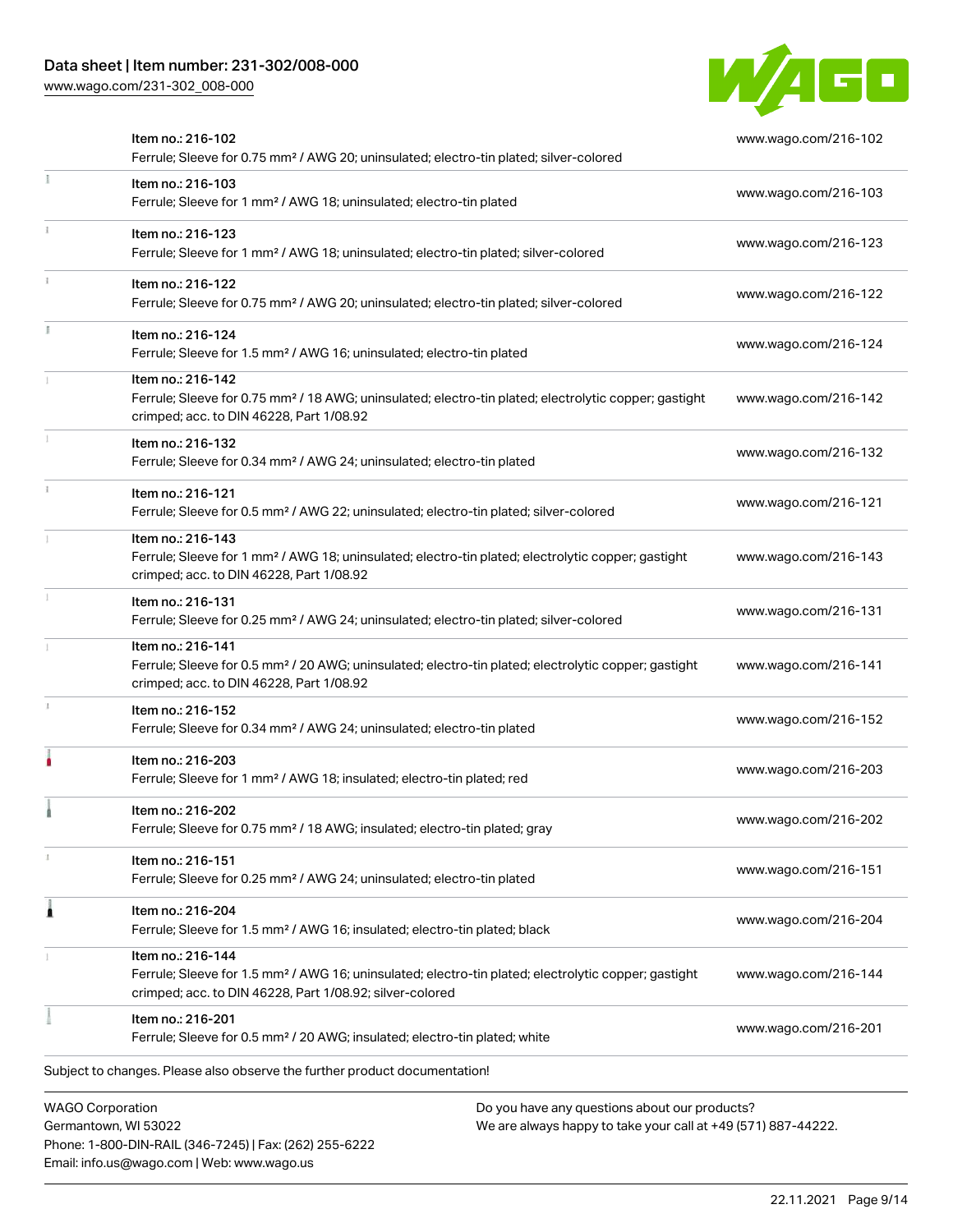[www.wago.com/231-302\\_008-000](http://www.wago.com/231-302_008-000)



|                                      | Item no.: 216-223<br>Ferrule; Sleeve for 1 mm <sup>2</sup> / AWG 18; insulated; electro-tin plated; red                                                                                                 | www.wago.com/216-223 |
|--------------------------------------|---------------------------------------------------------------------------------------------------------------------------------------------------------------------------------------------------------|----------------------|
|                                      | Item no.: 216-241<br>Ferrule; Sleeve for 0.5 mm <sup>2</sup> / 20 AWG; insulated; electro-tin plated; electrolytic copper; gastight<br>crimped; acc. to DIN 46228, Part 4/09.90; white                  | www.wago.com/216-241 |
|                                      | Item no.: 216-242<br>Ferrule; Sleeve for 0.75 mm <sup>2</sup> / 18 AWG; insulated; electro-tin plated; electrolytic copper; gastight<br>crimped; acc. to DIN 46228, Part 4/09.90; gray                  | www.wago.com/216-242 |
|                                      | Item no.: 216-222<br>Ferrule; Sleeve for 0.75 mm <sup>2</sup> / 18 AWG; insulated; electro-tin plated; gray                                                                                             | www.wago.com/216-222 |
|                                      | Item no.: 216-221<br>Ferrule; Sleeve for 0.5 mm <sup>2</sup> / 20 AWG; insulated; electro-tin plated; white                                                                                             | www.wago.com/216-221 |
| Â                                    | Item no.: 216-224<br>Ferrule; Sleeve for 1.5 mm <sup>2</sup> / AWG 16; insulated; electro-tin plated; black                                                                                             | www.wago.com/216-224 |
|                                      | Item no.: 216-243<br>Ferrule; Sleeve for 1 mm <sup>2</sup> / AWG 18; insulated; electro-tin plated; electrolytic copper; gastight crimped; www.wago.com/216-243<br>acc. to DIN 46228, Part 4/09.90; red |                      |
| 1                                    | Item no.: 216-244<br>Ferrule; Sleeve for 1.5 mm <sup>2</sup> / AWG 16; insulated; electro-tin plated; electrolytic copper; gastight<br>crimped; acc. to DIN 46228, Part 4/09.90; black                  | www.wago.com/216-244 |
|                                      | Item no.: 216-263<br>Ferrule; Sleeve for 1 mm <sup>2</sup> / AWG 18; insulated; electro-tin plated; electrolytic copper; gastight crimped; www.wago.com/216-263<br>acc. to DIN 46228, Part 4/09.90; red |                      |
| 1                                    | Item no.: 216-264<br>Ferrule; Sleeve for 1.5 mm <sup>2</sup> / AWG 16; insulated; electro-tin plated; electrolytic copper; gastight<br>crimped; acc. to DIN 46228, Part 4/09.90; black                  | www.wago.com/216-264 |
| 1                                    | Item no.: 216-284<br>Ferrule; Sleeve for 1.5 mm <sup>2</sup> / AWG 16; insulated; electro-tin plated; electrolytic copper; gastight<br>crimped; acc. to DIN 46228, Part 4/09.90; black                  | www.wago.com/216-284 |
|                                      | Item no.: 216-262<br>Ferrule; Sleeve for 0.75 mm <sup>2</sup> / 18 AWG; insulated; electro-tin plated; electrolytic copper; gastight<br>crimped; acc. to DIN 46228, Part 4/09.90; gray                  | www.wago.com/216-262 |
|                                      | Item no.: 216-301<br>Ferrule; Sleeve for 0.25 mm <sup>2</sup> / AWG 24; insulated; electro-tin plated; yellow                                                                                           | www.wago.com/216-301 |
|                                      | Item no.: 216-321<br>Ferrule; Sleeve for 0.25 mm <sup>2</sup> / AWG 24; insulated; electro-tin plated; yellow                                                                                           | www.wago.com/216-321 |
|                                      | Item no.: 216-322<br>Ferrule; Sleeve for 0.34 mm <sup>2</sup> / 22 AWG; insulated; electro-tin plated; green                                                                                            | www.wago.com/216-322 |
|                                      | Item no.: 216-302<br>Ferrule; Sleeve for 0.34 mm <sup>2</sup> / 22 AWG; insulated; electro-tin plated; light turquoise                                                                                  | www.wago.com/216-302 |
| Insulations stops<br>Insulation stop |                                                                                                                                                                                                         |                      |
|                                      |                                                                                                                                                                                                         |                      |

Subject to changes. Please also observe the further product documentation!

| <b>WAGO Corporation</b>                                |  |
|--------------------------------------------------------|--|
| Germantown, WI 53022                                   |  |
| Phone: 1-800-DIN-RAIL (346-7245)   Fax: (262) 255-6222 |  |
| Email: info.us@wago.com   Web: www.wago.us             |  |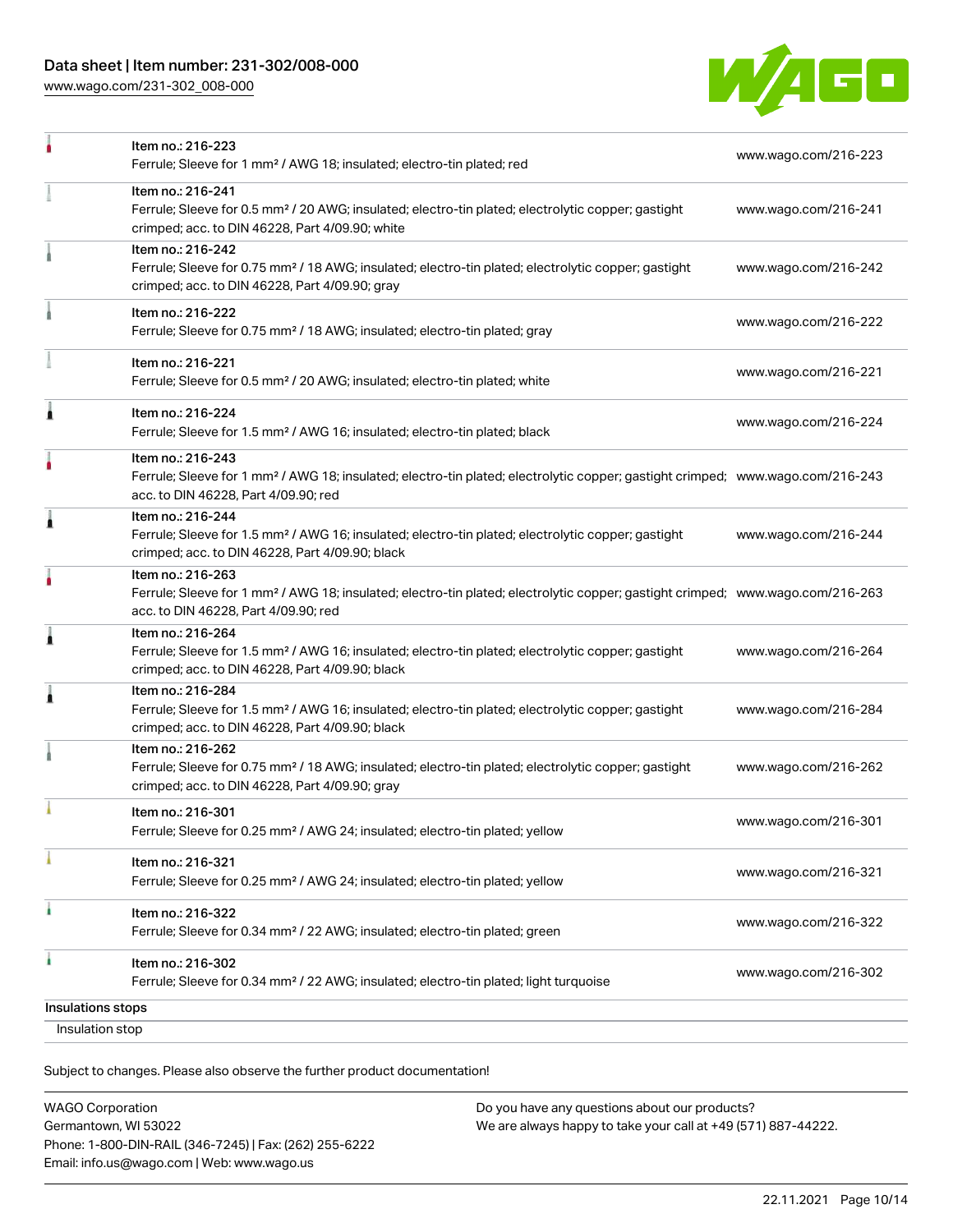



Item no.: 231-672 Insulation stop; 0.75 - 1 mm²; dark gray [www.wago.com/231-672](http://www.wago.com/231-672)

Item no.: 231-670 Insulation stop; 0.08-0.2 mm² / 0.2 mm² "s"; white [www.wago.com/231-670](http://www.wago.com/231-670) www.wago.com/231-670



Item no.: 231-671 Insulation stop; 0.25 - 0.5 mm²; light gray [www.wago.com/231-671](http://www.wago.com/231-671) www.wago.com/231-671

Strain relief



Item no.: 232-632

ntem methods. 2020.<br>Strain relief housing; orange [www.wago.com/232-632](http://www.wago.com/232-632)

Mounting

Mounting accessories

Item no.: 209-137

Mounting adapter; can be used as end stop; 6.5 mm wide; gray [www.wago.com/209-137](http://www.wago.com/209-137) www.wago.com/209-137

### Mounting adapter

Mounting accessories



| Item no.: 209-148                                         |                      |
|-----------------------------------------------------------|----------------------|
| Multi mounting adapter; for DIN-35 rail; 25 mm wide; gray | www.wago.com/209-148 |

# Downloads Documentation

| Additional Information |            |        |          |
|------------------------|------------|--------|----------|
| Technical explanations | 2019 Apr 3 | pdf    | Download |
|                        |            | 2.0 MB |          |

# CAD files

| CAD data                          |            |          |
|-----------------------------------|------------|----------|
| 2D/3D Models 231-302/008-000      | URL        | Download |
| CAE data                          |            |          |
| EPLAN Data Portal 231-302/008-000 | <b>URL</b> | Download |

Subject to changes. Please also observe the further product documentation!

WAGO Corporation Germantown, WI 53022 Phone: 1-800-DIN-RAIL (346-7245) | Fax: (262) 255-6222 Email: info.us@wago.com | Web: www.wago.us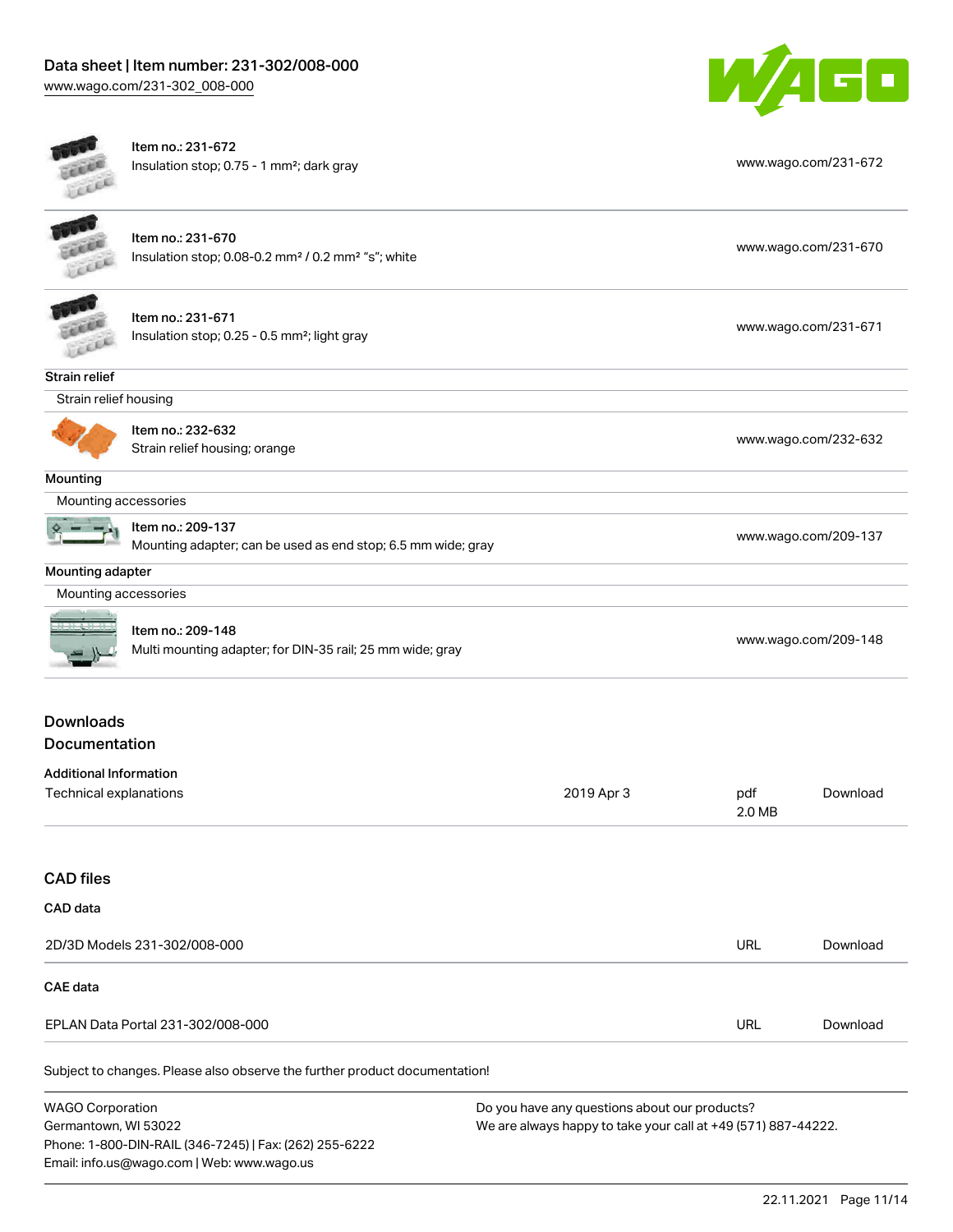

| EPLAN Data Portal 231-302/008-000                                                                                                                                   | URL | Download |
|---------------------------------------------------------------------------------------------------------------------------------------------------------------------|-----|----------|
| ZUKEN Portal 231-302/008-000                                                                                                                                        | URL | Download |
|                                                                                                                                                                     |     |          |
| <b>Environmental Product Compliance</b>                                                                                                                             |     |          |
| <b>Compliance Search</b>                                                                                                                                            |     |          |
| Environmental Product Compliance 231-302/008-000                                                                                                                    | URL | Download |
| 1-conductor female connector; CAGE CLAMP <sup>®</sup> ; 2.5 mm <sup>2</sup> ; Pin spacing 5.08 mm; 2-<br>pole; Snap-in mounting feet; 2,50 mm <sup>2</sup> ; orange |     |          |

### Installation Notes



Inserting a conductor via 3.5 mm screwdriver – CAGE CLAMP® actuation parallel to conductor entry.



Inserting a conductor via 3.5 mm screwdriver – CAGE CLAMP® actuation perpendicular to conductor entry.



Inserting a conductor into CAGE CLAMP® unit via operating lever (231-291).



Inserting a conductor via operating tool.

Subject to changes. Please also observe the further product documentation!

WAGO Corporation Germantown, WI 53022 Phone: 1-800-DIN-RAIL (346-7245) | Fax: (262) 255-6222 Email: info.us@wago.com | Web: www.wago.us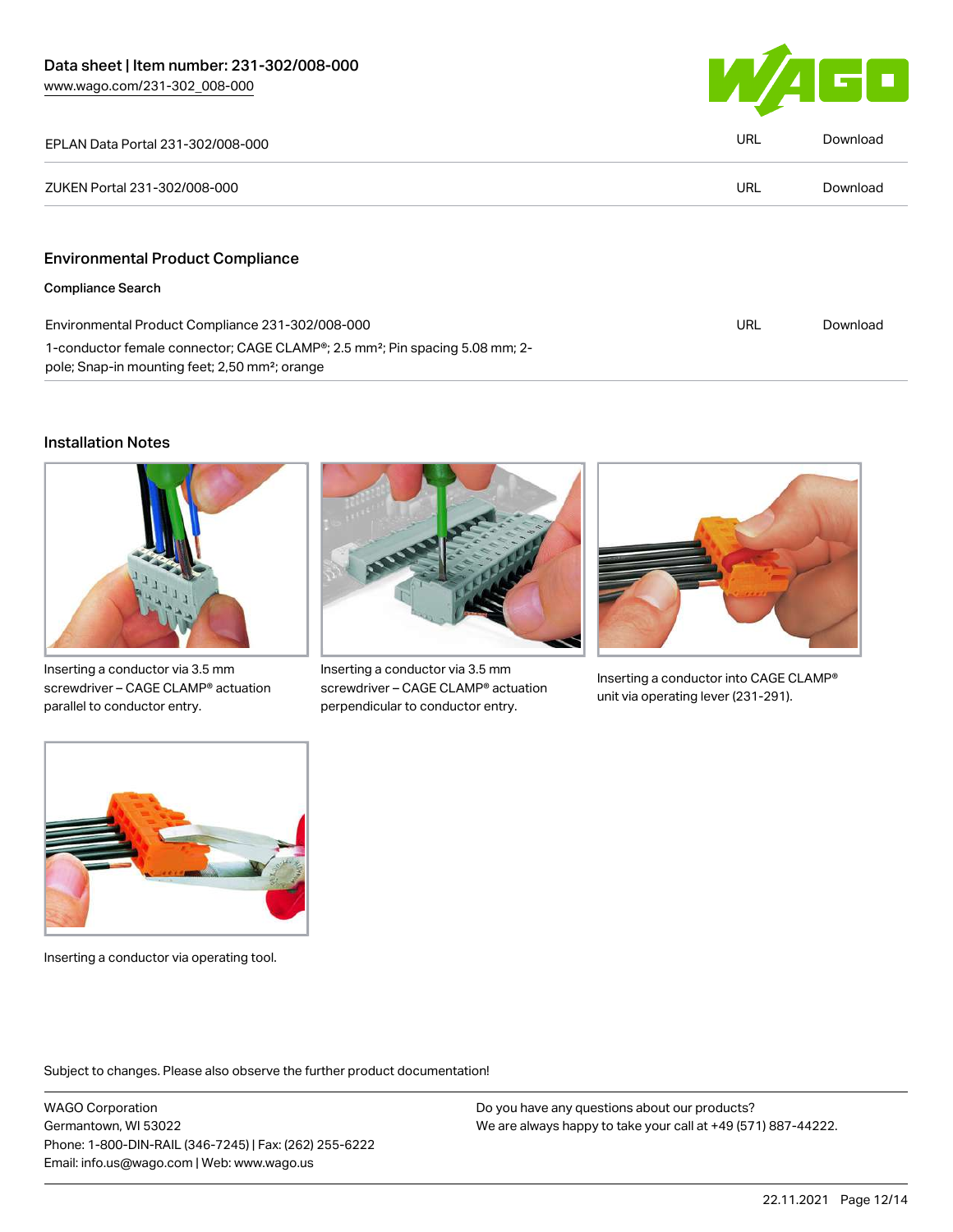



Coding a female connector by removing coding finger(s).



Testing – female connector with CAGE CLAMP®

Integrated test ports for testing perpendicular to conductor entry via 2 or 2.3 mm Ø test plug

### Installation



Male connector with strain relief plate



Strain relief housing shown with a male connector equipped with CAGE CLAMP®

Subject to changes. Please also observe the further product documentation!

WAGO Corporation Germantown, WI 53022 Phone: 1-800-DIN-RAIL (346-7245) | Fax: (262) 255-6222 Email: info.us@wago.com | Web: www.wago.us